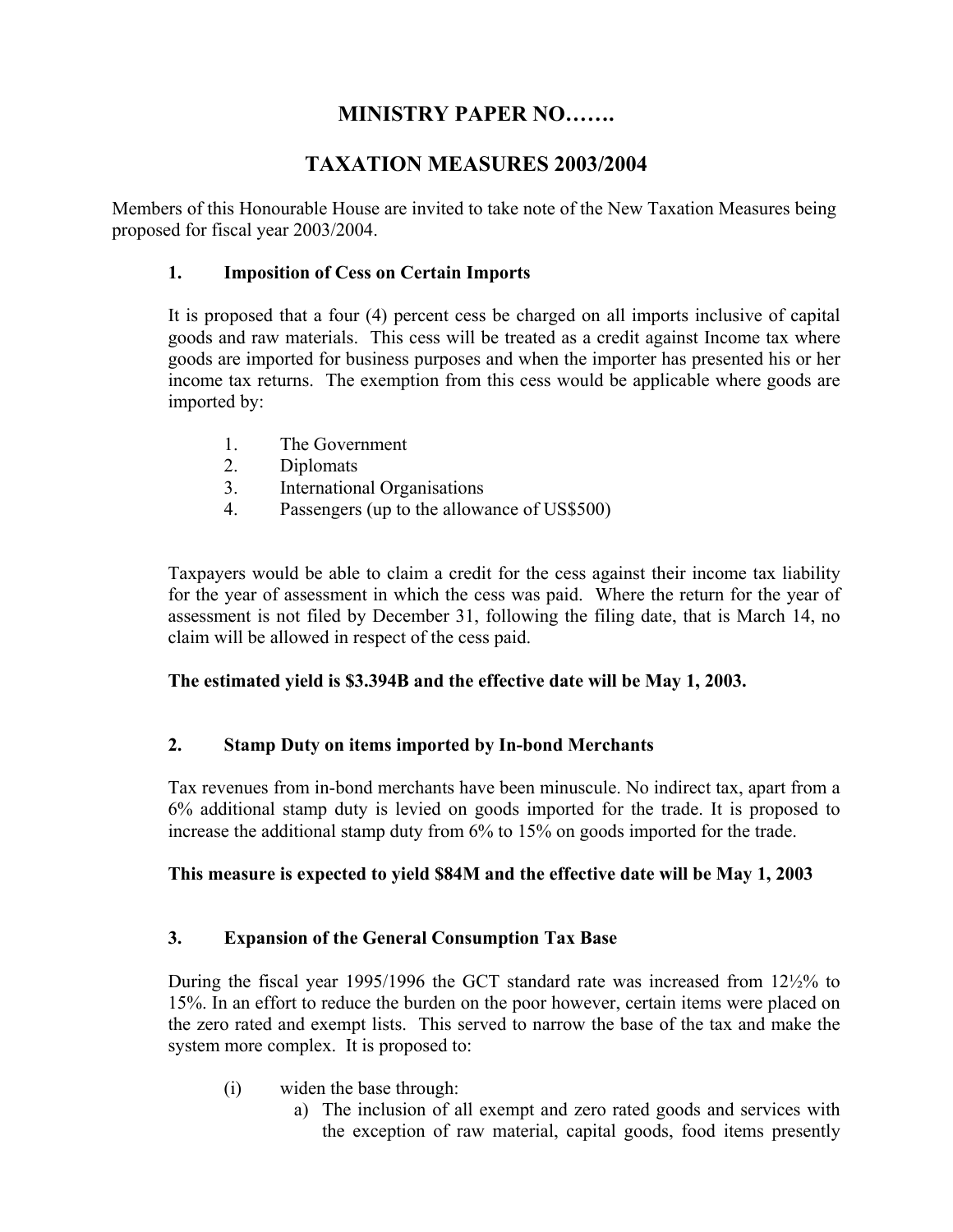exempted, purchases by the diplomatic community and government, school books, school bags, school uniforms, electricity, water and sewerage in the base while maintaining the standard rate of fifteen percent.

- b) increasing the rate on telephone calls to 20%.
- (ii) remove the facility whereby manufacturers supplying exempt goods are allowed to claim refunds. In 1995 certain items were transferred from zero rated to exempt. The manufacturers of such items were however allowed to continue claiming input tax although this is contrary to the provisions of the Act;
- (iii) make sporting goods taxable except under certain conditions. A decision was taken to make sporting goods free from all duties/taxes. The reality however is that this has resulted in a serious loss of revenue especially where certain sporting gears are used by the general population as normal wear. It is proposed that the Customs and GCT Acts be amended to make these items taxable except where purchased by schools and legitimate sporting groups for use in sporting activities.

#### **This measure is expected to yield \$8.167B and will be introduced with effect from May 1, 2003.**

### **4. Amendments to the First Schedule of the Assets Tax (Specified Bodies) Act**

Companies registered under the companies act, societies registered under the Industrial and Provident Society Act and any other prescribed bodies are required to file an annual declaration of the value of its assets based on its Profit and Loss account and pay a tax prescribed in the First Schedule to the Act.

#### **It is proposed that these rates be increased as follows:**

| <b>Description of Company</b>        |               |                          | Tax      |
|--------------------------------------|---------------|--------------------------|----------|
| Aggregate assets not exceeding       | \$50,000      | -                        | \$1,000  |
| Above \$50,000 but not exceeding     | \$500,000     |                          | \$2,000  |
| Above \$500,000 but not exceeding    | \$1,000,000   |                          | \$4,000  |
| Above \$1,000,000 but not exceeding  | \$5,000,000   |                          | \$10,000 |
| Above \$5,000,000 but not exceeding  | \$10,000,000  |                          | \$15,000 |
| Above \$10,000,000 but not exceeding | \$50,000,000  | $\overline{\phantom{0}}$ | \$20,000 |
| Above \$50,000,000 but not exceeding | \$100,000,000 | L,                       | \$25,000 |
| Above \$100,000,000                  |               |                          | \$35,000 |

#### **This measure is expected to yield \$83M and the effective date will be June 1, 2003**

#### **5. Review of Import Duty Structure on specified motor vehicles.**

The aggregate duty rate payable on pickups with unladed weight of over 2032 kg is 35% while that on pickups below this weight is 55%. Pickups fall within the same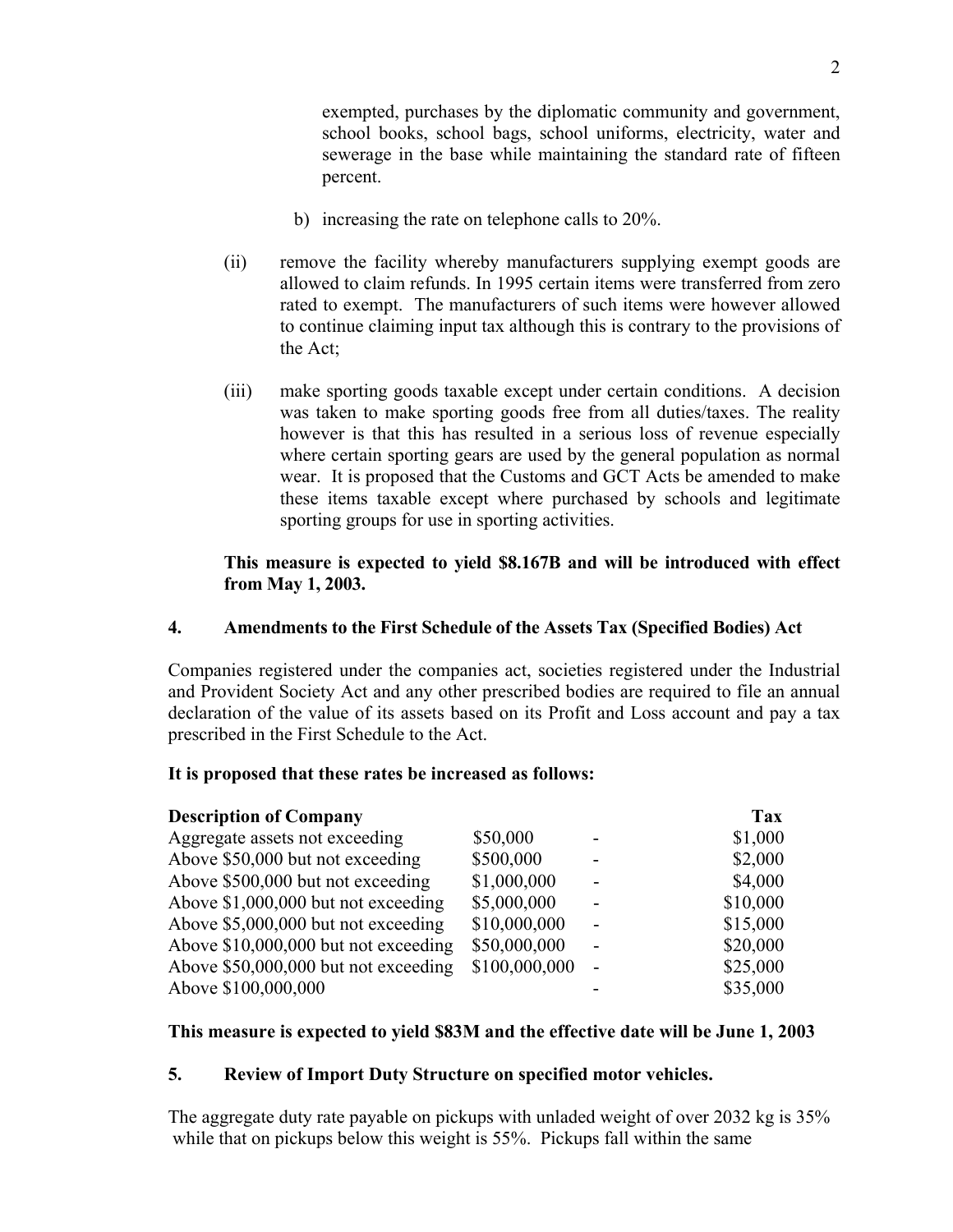classification as trucks and the intention is that for the purposes of GCT they will be placed in a separate category and the GCT rate structure revised in order to bring equity into the system where luxury vehicles of a heavier weight presently attract a lower duty than regular pickups and the smallest motor car.

It is proposed that the GCT payable in respect of pickups as distinct from trucks should be reviewed and placed into four categories with the aggregate duties ranging from 55% to 180% for the heavy-duty pickups.

It is, also proposed that the aggregate duties on motor cars (including SUVs) with engine capacity in excess of 3000 be reduced from 288% to 180%.

| N <sub>0</sub> | <b>Vehicle</b>                                | <b>CET</b> | <b>GCT</b> | Agg. |
|----------------|-----------------------------------------------|------------|------------|------|
| 1.             | Cars including station wagons and estate cars |            |            |      |
|                | Not exceeding 1000cc                          | 40%        | 19.23%     | 67%  |
|                | Exceeding 1000cc but not exceeding 1500cc     | 40%        | 30.769%    | 83%  |
|                | Exceeding 1500cc but not exceeding 2000cc     | 40%        | 38.46%     | 94%  |
|                | Exceeding 2000cc but not exceeding 3000cc     | 40%        | 57.69%     | 121% |
|                | Exceeding 3000cc (gas) 3200cc (diesel)*       | 40%        | 100%       | 180% |
| 2.             | Jeeps, Range Rovers, Troopers etc.            |            |            |      |
|                | Not exceeding 2000cc                          | 40%        | 38.46%     | 94%  |
|                | Exceeding 2000cc but not exceeding 3000cc     | 40%        | 57.69%     | 121% |
|                | Exceeding 3000cc (gas 3200cc (diesel)         | 40%        | 100%       | 180% |
| 3.             | Trucks for agriculture                        | 10%        | 9.09%      | 20%  |
| 4.             | <b>Other Trucks</b>                           |            |            |      |
|                | - not exceeding 2032 kg                       | 10%        | 40.91      | 55%  |
|                | - exceeding 2032 kg                           | 10%        | 22.72      | 35%  |
| 5.             | Pick ups*                                     |            |            |      |
|                | Compact pickup - single cab                   | 10%        | 40.91%     | 55%  |
|                | Compact pickup -extended cab                  | 10%        | 52%        | 67%  |
|                | Full size pickup                              | 10%        | 76.364%    | 94 % |
|                | Heavy Duty pickup<br>(luxury utility truck)   | 10%        | 154.545%   | 180% |
|                | Pick ups approved for use in agriculture      | 10%        | 9.09%      | 20%  |

The Revised Duty Structure will be as follows:

#### **The measure is expected to yield \$500M and the effective date will be May 1, 2003.**

#### **6. Adjustment in the Age Limit in Importation of Motor Vehicles**

Prior to March 10, 2003 when Jamaica was forced to start applying the provisions of the WTO Customs Valuation Agreement to the importation of motor vehicles, the value applied to the importation of used motor vehicles for customs duty purposes was based on reference pricing. Effective March 10, 2003 the valuation is based on the transaction value. This has implication for the revenue in that the reference prices used are at least twenty percent above the invoice prices. It should be noted that the prices at which the used vehicles are sold for export in the Japanese market are lower than the domestic prices and therefore are not the same as those in the reference guides.

Presently returning residents are allowed to import a vehicle up to 10 years old while all others are allowed to import motor cars not older than four years and vans/light trucks not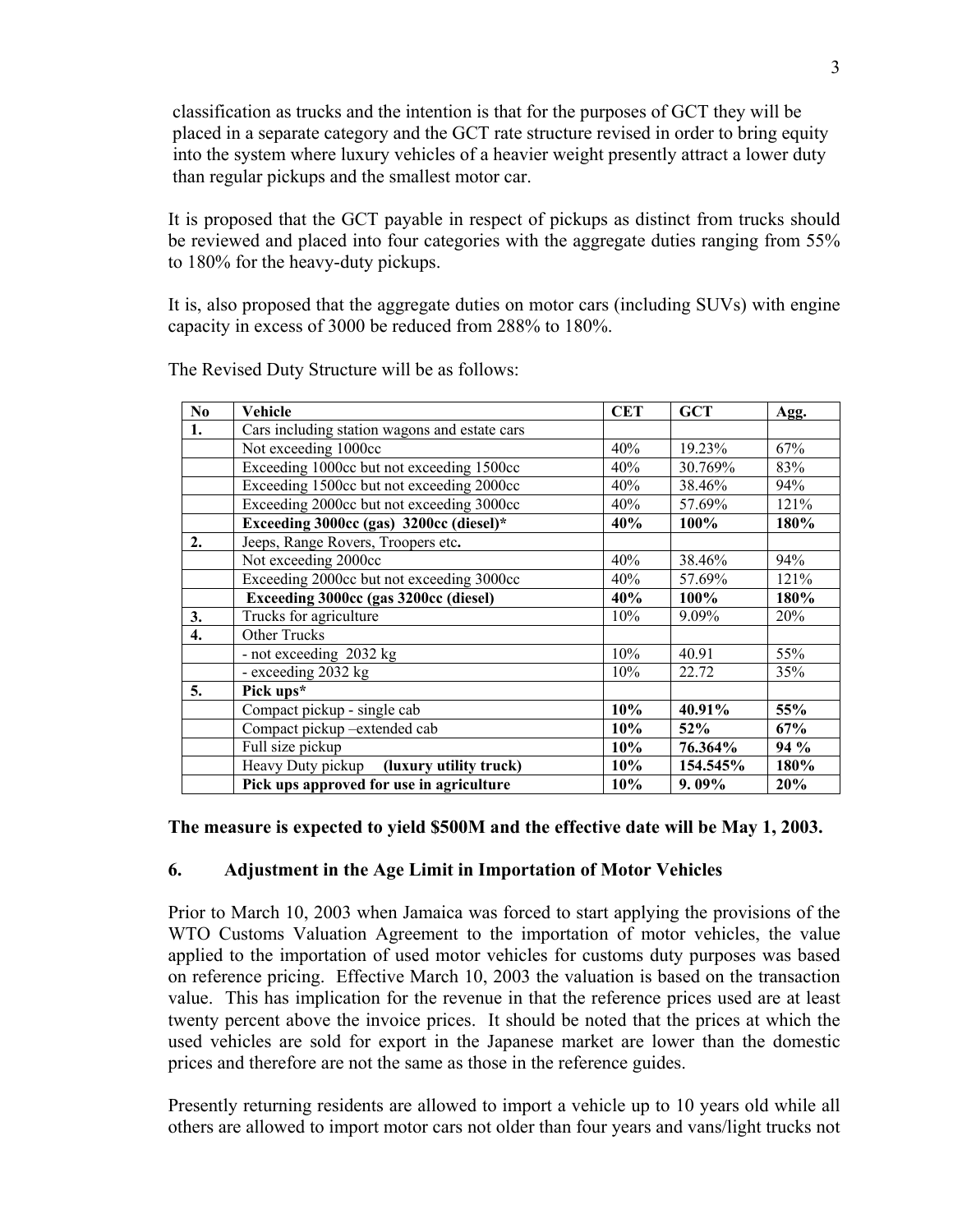exceeding two tons not older than five years (a truck over two tons do not require an import licence).

It proposed that the age limit be reduced to five years in the case of returning residents and that in the case of other persons the motor car should not be older than three years and vans/light trucks be not older than four years. The need for this adjustment has become critical as analysis of the customs duty inflows for March revealed a decline which can be attributed to the implementation of the agreement.

### **The expected inflow is \$180M and the effective date will be June 1, 2003.**

### **7. Imposition of an Environmental Levy**

Under Jamaica's National Environmental Plan the management of PET bottles was prioritized by government and presently some measure of recycling takes place and while work commenced in October 2001 on a policy for the management of packaging wastes in Jamaica no real progress has taken place.

Over eight hundred thousand tons of municipal waste is generated in Jamaica per annum. Twelve percent of this waste is plastic packaging material with fifty percent of this figure attributed to PET containers. Other types of plastic packaging material such as tetrapacks, Styrofoam and PVC are excluded from this figure. Plastic packaging material includes items such as polyethylene (PET) used in the packaging of soft drinks, juices and detergents, low density polyethylene (LDPE) such as trash bags and plastic bottles, high density polyethylene (HDPE) such as beverage bottles, jugs and milk and soft drinks crates, polyvinyl chloride (PVC) which includes durable goods and shampoo bottles and (PS) represented by house wares and fast food packaging (styrofoam).

Between April 2002 and February 2003 the country spent over J\$1B on solid waste management with fifty percent of this cost being met from property taxes.

It is proposed that an environmental levy of two dollars (J\$2) per kilogram be placed on containers imported, manufactured and or distributed in Jamaica.

#### **This measure is expected to yield is \$192M and the effective date will be May 1, 2003.**

### **8. Removal of Credit for Bonus Share Issue**

Given the high cost of loan financing in the 1990's the income tax act was amended in 1994 to allow a company which issued bonus shares from its accounting profits to receive a tax credit of 25% on its income tax liability for a particular year of assessment. The intention was to assist companies that were experiencing working capital difficulties.

Since 1994 many local and foreign owned companies listed companies have annually reduced their tax liability by the issue of bonus shares. Cabinet will recall that the taxation of dividends paid by publicly listed companies have been reduced to zero percent over a three year period even while these companies have continued to enjoy the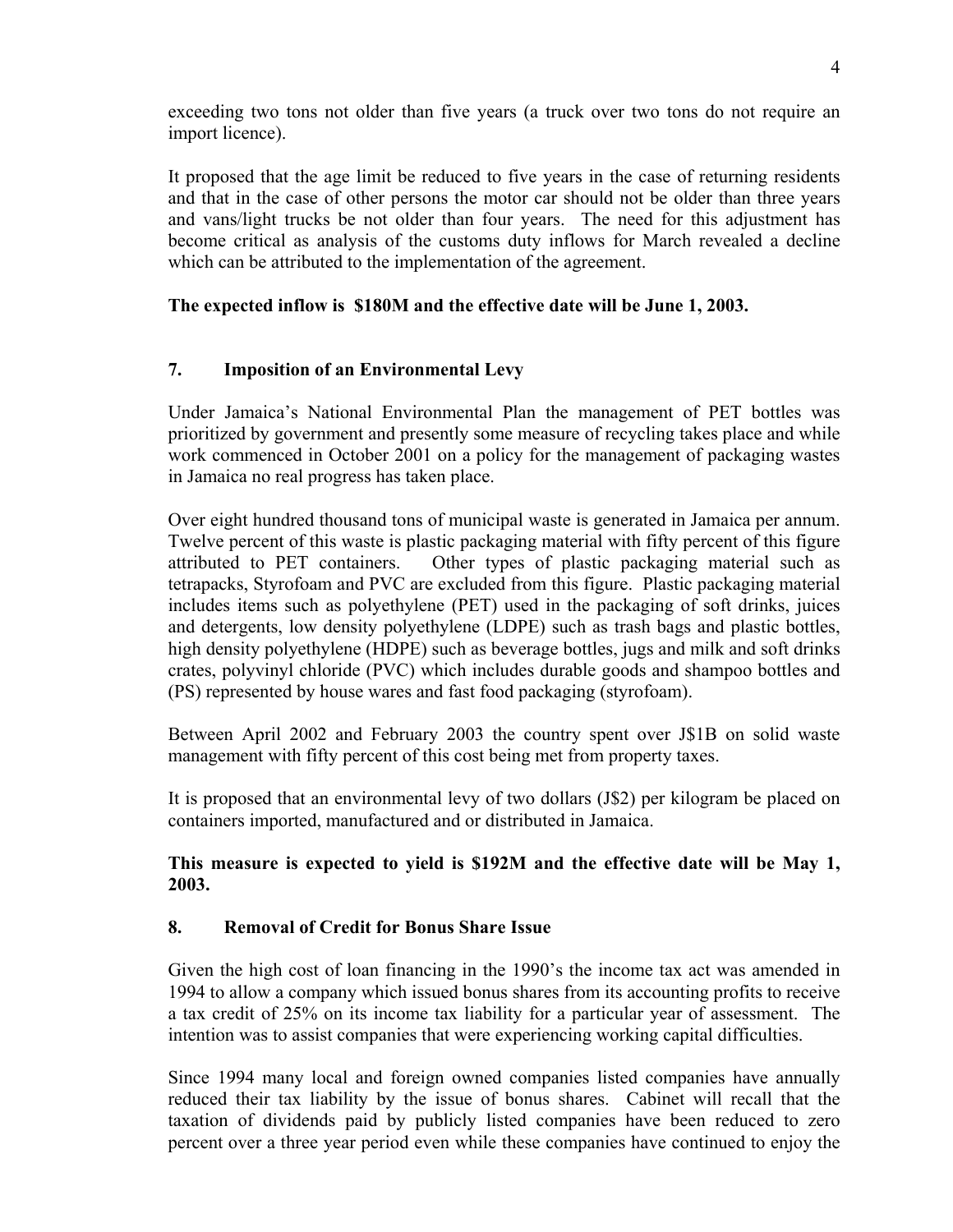5

credit for bonus share issue. Cabinet will also recall that the rationale for the removal of income tax on dividends paid by these companies was that it would encourage the movement of funds from the fixed income securities into the equity market. Presently this is not happening and it is proposed that the credit for bonus shares issued be removed

### **This measure is expected to yield \$550M and the expected date is June 1, 2003.**

### **9. Adjustments to Policy regarding grant of Duty Concession on Motor Vehicles**

Presently allowance is made for certain concessions relating to the payment of import duties on motor vehicles. Under the comprehensive motor vehicle policy relating to the public sector vehicles up to a maximum value of \$30,000 f.o.b. are assigned to specified officers with the same limit being applied to vehicles allowed under the twenty percent duty concession policy. It is proposed that the limit be reduced to US25,000 c.i.f. with full duties payable on amounts in excess of this. Additionally, the Third Schedule of the Customs Duty Act provides that materials (excluding motor cars) and equipment imported into the island by any person or institution for the purpose of carrying out any works in pursuance of a contract between such person or institution and the Government of Jamaica shall be exempted from import duties.

A practice has developed over the years however where contracts are signed within Ministries and Departments and in which provision is made for motor vehicles, including motorcars are to be imported free of duties. The result has been that contractors and subcontractors on a contract are allowed to purchase motorcars free of duty. Cabinet should know that for the purposes of Customs Duty all vehicles with seating capacity of less than ten are regarded as motorcars. The intention is to enforce the provisions of the Customs Act in terms of the types of vehicles which will be allowed duty free.

### **This measure is expected to yield \$250M and the effective date will be April 22, 2003.**

### **10. Increase in Special Consumption Tax on Alcoholic Beverages**

The special consumption tax rates on alcoholic beverages were last increased in 1995. It is now proposed that these SCT rates be increased as indicated below:

#### **(a) Spirits**

- $(i)$  In respect of spirits of a strength exceeding 57.1% alcohol by volume, eg. overproof rum, it is proposed to increase the rate from 24.3% to 30%.
- (ii) In respect of spirits of a strength exceeding 31.5% but not exceeding 57.1% eg red rum, it is proposed to increase the rate from 16.1% to 24%.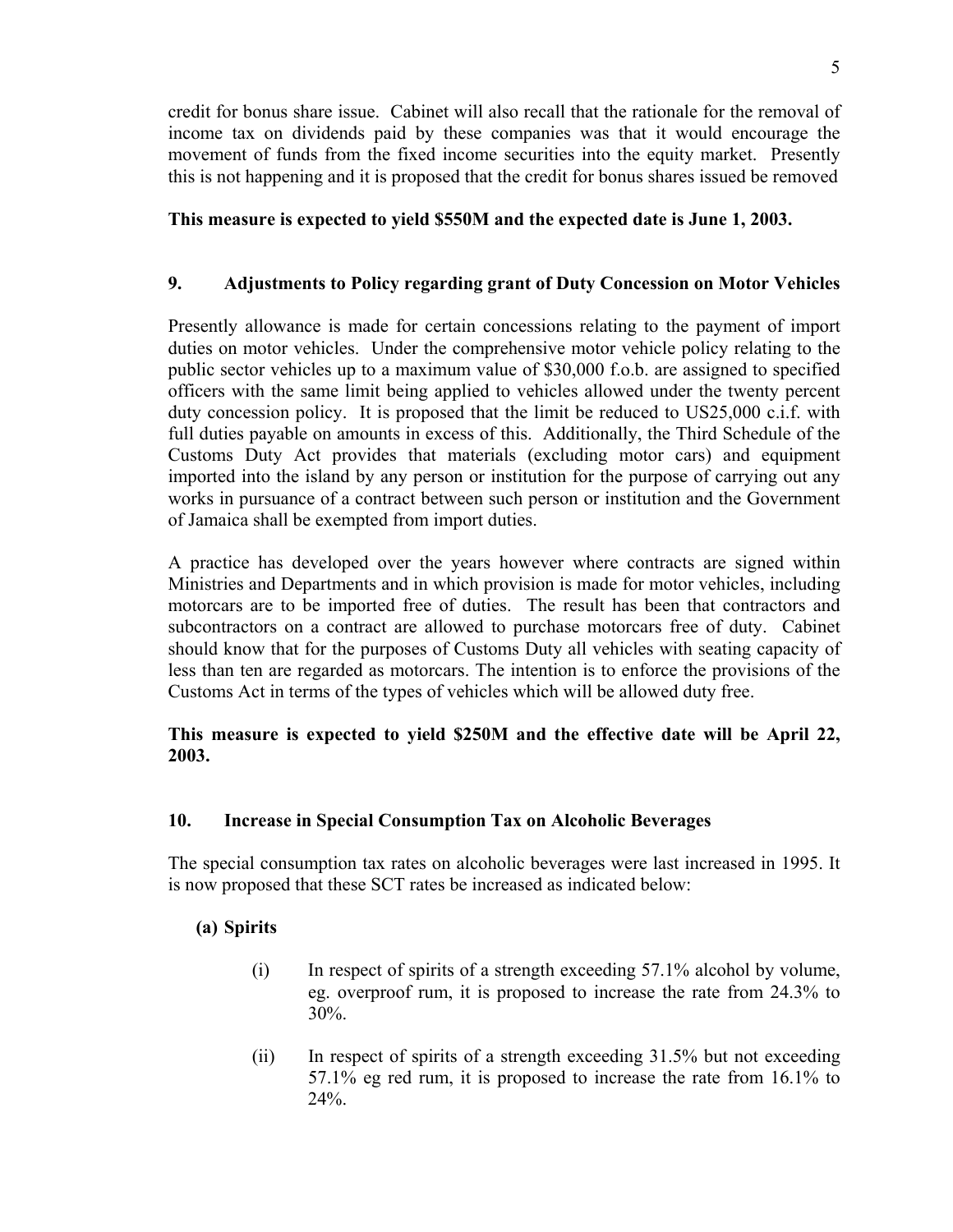(iii) In respect of spirits of a strength not exceeding 31.5% eg rum cream, the rate would be increased from 14.5% to 22%.

#### **(b) Beer**

- (i) Beer is subject to SCT at two rates depending on its alcoholic strength. Where the alcoholic strength does not exceed 6% of alcohol by volume eg Red Stripe, it is proposed to increase the rate from 15.9% to 21%.
- (ii) In respect of beer exceeding 6% alcoholic strength eg Dragon Stout, it is proposed to increase the rate from 10% to 16%.

#### **(c) Wines, Cordials and Liqueurs**

Wines, cordials and liqueurs are presently subject to SCT at the rate of 14.5%. It is proposed to increase the rate of 14.5% to 21%.

#### **These measures are expected to yield \$444M and the effective date will be April 24, 2003.**